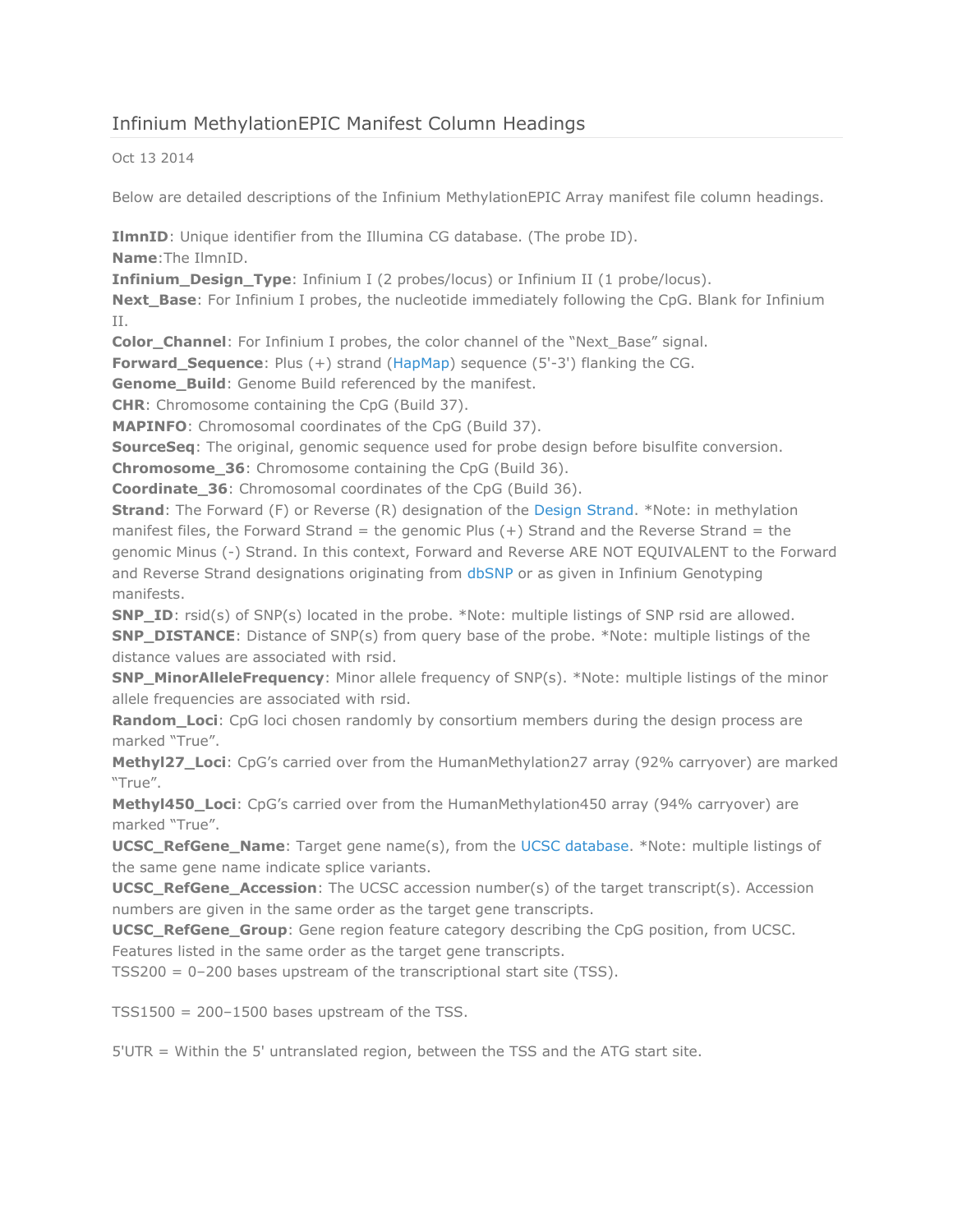Body = Between the ATG and stop codon; irrespective of the presence of introns, exons, TSS, or promoters.

3'UTR = Between the stop codon and poly A signal.

**UCSC\_CpG\_Islands\_Name**: Chromosomal coordinates of the CpG Island from UCSC. **Relation\_to\_UCSC\_CpG\_Island**: The location of the CpG relative to the CpG island. Shore  $= 0 - 2$  kb from island.

Shelf =  $2-4$  kb from island.

 $N =$  upstream (5') of CpG island.

 $S =$  downstream  $(3')$  of CpG island.

**Phantom**: Classifications from the FANTOM (Functional Annotation of the Mammalian Genome) consortium as a low- or high-CpG density region associated with [FANTOM](http://www.ncbi.nlm.nih.gov/pmc/articles/PMC2688930/pdf/gb-2009-10-4-r39.pdf) 4 promoters. **DMR**: Differentially methylated regions [\(experimentally](http://www.ncbi.nlm.nih.gov/pmc/articles/PMC2958040/pdf/nihms237010.pdf) determined). DMR = Differentially Methylated Region.

CDMR = Cancer-specific Differentially Methylated Region.

RDMR = Reprogramming-specific Differentially Methylated Region.

**450k\_Enhancer**: Predicted enhancer elements as annotated in the original 450K design (determined by the **ENCODE [Consortium](http://genome.ucsc.edu/ENCODE/)** using informatics and the original 450K consortia members) are marked "True".

**HMM\_Island**:Hidden Markov Model Islands. Chromosomal map coordinates of computationally predicted CpG islands.

**Regulatory\_Feature\_Name**: Chromosomal map coordinates of the regulatory feature (determined by theENCODE [Consortium](http://genome.ucsc.edu/ENCODE/) using informatics).

**Regulatory\_Feature\_Group**: Description of the regulatory feature referenced in "Regulatory\_Feature\_Name" as provided by the Methylation Consortium. Gene\_Associated

Gene\_Associated\_Cell\_type\_specific

NonGene\_Associated

Promoter\_Associated

Promoter\_Associated\_Cell\_type\_specific

Unclassified

Unclassified\_Cell\_type\_specific

**DHS**: DNase I Hypersensitivity Site (experimentally determined by the ENCODE project).